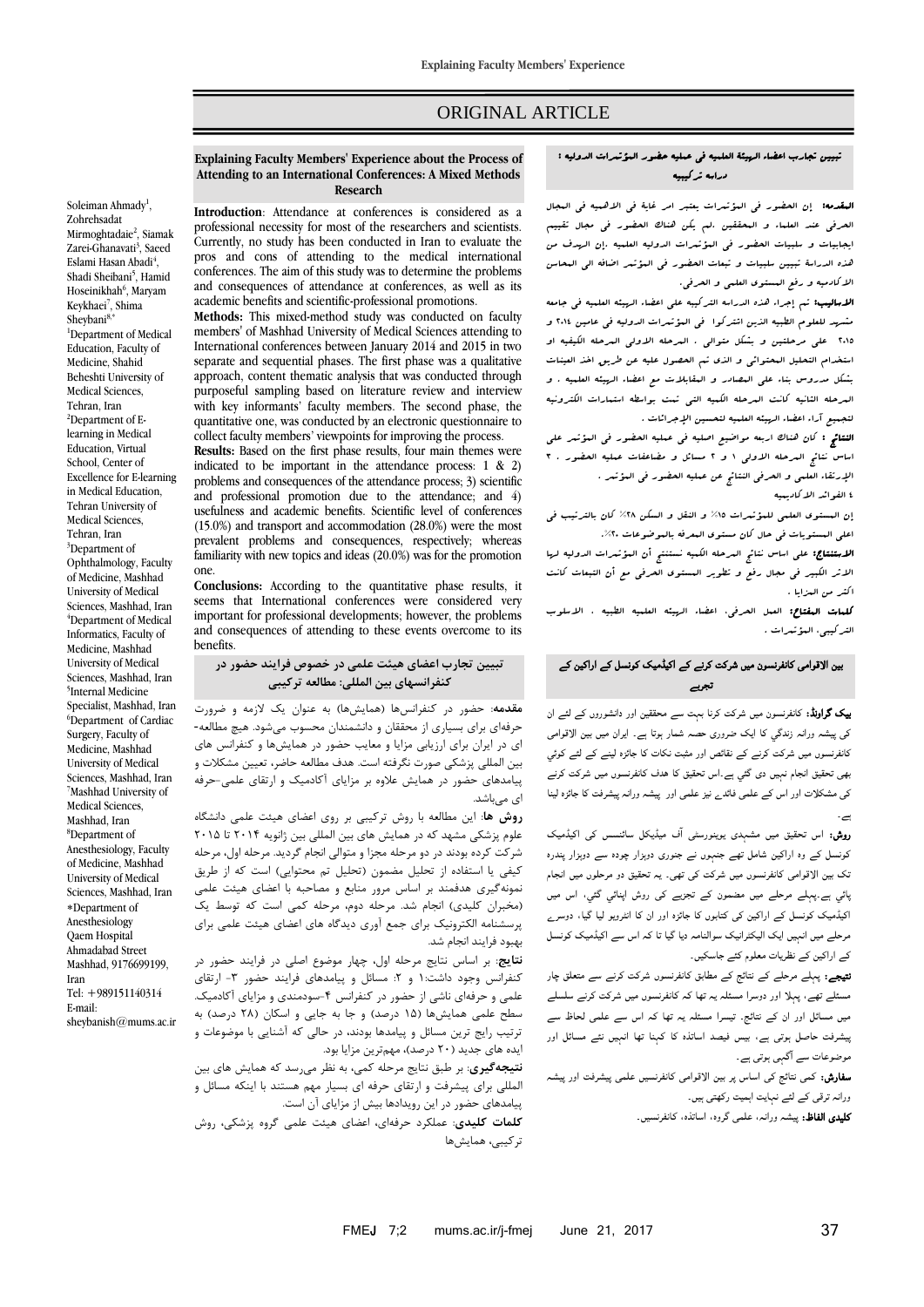# **INTRODUCTION**

The faculty members are considered as the key factors of educational structure in any country, and their capabilities have direct influences on the performance of medical education [\(1\)](#page-5-0). Attendance at conferences is considered as a professional necessity for most of the researchers and scientists and a part of faculty members' professional development process, taking into account within the framework of scientific cooperation [\(1-3\)](#page-5-0).

Given the experts' scientific and professional needs at centers and universities, the attendance at international conferences is critical for programs of faculty members' promotion especially the newly recruited labor. International conferences help these members in scientific fields to identify their interests and the changes they want to make at regional and global levels during their activities [\(4\)](#page-5-1). Companionship with other scientists and partners on a global scale provide the opportunity for individuals to think about the existing resources and services which can provide. Furthermore, it will lead to reputation of university or academic center where they work, it will personally promote the individual scientific and occupational resumes. Learning and communication, which are made during the conferences, will be very effective and can dramatically change the individuals' professional ways [\(5\)](#page-5-2). Moreover, the communication with other scientists and familiarity with technologies are useful for professional empowerment through information exchange [\(6-10\)](#page-5-3). The attendance at international conferences is affected by individual, familial, professional and organizational factors as the faculty members' behavior [\(2,](#page-5-4) [11\)](#page-5-5). These factors affect the faculty members' perception of achievements, limitations and unintended consequences in final usefulness of attendance at international conferences. Final usefulness also indicates the set of expected positive achievements and outcomes in attending the international conferences and leads to the academic and scientific development [\(12\)](#page-5-6).

According to the literature, need for change of pace, academic networking, educational promotion, and leadership, enhanced self-esteem and socialization, as some defined motivators for faculty members participation to conferences [\(11,](#page-5-5) [13,](#page-5-7) [14\)](#page-5-8). On the other hand, budget problems, timing, health concerns, unstable academic or professional position are considered as inhibitory factors [\(3,](#page-5-9) [15\)](#page-5-10). Currently, no study has been conducted in Iran to evaluate the pros and cons of attending to the medical international conferences. The aim of this study was to determine the problems and consequences of attendance at the conference, as well as its academic benefits and scientific-professional promotions.

# **METHODS**

This mixed method study was conducted on faculty members' of Mashhad University of Medical Sciences attending to International conferences between January 2014 and 2015. Faculty members were included in the study if they have accepted our initial invitation. Individuals were excluded if they were decided to discontinue the study. This

study was a combination of qualitative and quantitative methods conducted in parallel and sequential phases

# **First Phase: Qualitative Phase**

The research questions, giving directions to the content of the interviews were formulated following consultation with the supervisor and advisor professors. The interviews were conducted through a semi-structured manner in which the questions were initially raised with simpler and more general issues and then oriented towards more specific ones based on the participants' responses as well as the interaction between the researcher and each participant. The approximate time allotted to each interview was between 60 and 110 minutes, depending on the willingness of participants to continue the interview, their fatigue, as well as the adequacy of the data. Following each interview, they were immediately transcribed along with participants' non-verbal communications such as smiles, sighs, pauses, and the likes. The transcriptions were also reread and reviewed several times and then the data were broken into units of meanings in the form of statements associated with the original meanings. The units of meanings were similarly reviewed several times and, after that, the relevant codes for each unit of meaning were written. Next, the codes were shortened and condensed as much as possible based on the conceptual and semantic similarity of categories. The decreasing trend in data reduction was implemented in all units of analysis as well as categories and sub-categories. Finally, the data were placed in main categories which were more general and conceptual and then the themes were abstracted. If necessary, changes were made in the content and the names of the categories - to reveal their contents. The process of analysis was repeated with the addition of each interview and then the categories were modified. Eventually and according to the responses provided by the participants, a secondary complete questionnaire containing categories and themes was developed and submitted via email to university professors. At this stage, sampling continued until data saturation as long as no new codes emerged in the three final interviews. From another perspective, data saturation meant that no new codes or data were obtained after each interview or observation and all of the conceptual levels had been completed.

#### **Second phase: Quantitative Phase**

According to the participants' responses during the interviews in the first phase, the final questionnaire was completed and sent by e-mail to the study participants. In fact, the categories and the themes obtained in the qualitative phase were formulated in the form of a questionnaire and resubmitted to the given professors. This questionnaire was comprised of four domains of existing problems in the conference participation process, consequences of conference participation, scientificprofessional promotion due to conference participation, as well as final usefulness and academic benefits of participation in conferences abroad. Accordingly; 9 items were designed in the domain of existing problems in conference participation process, 6 items were associated with consequences of conference participation, 10 items were related to scientific-professional promotion due to conference participation, and 6 items were assigned to final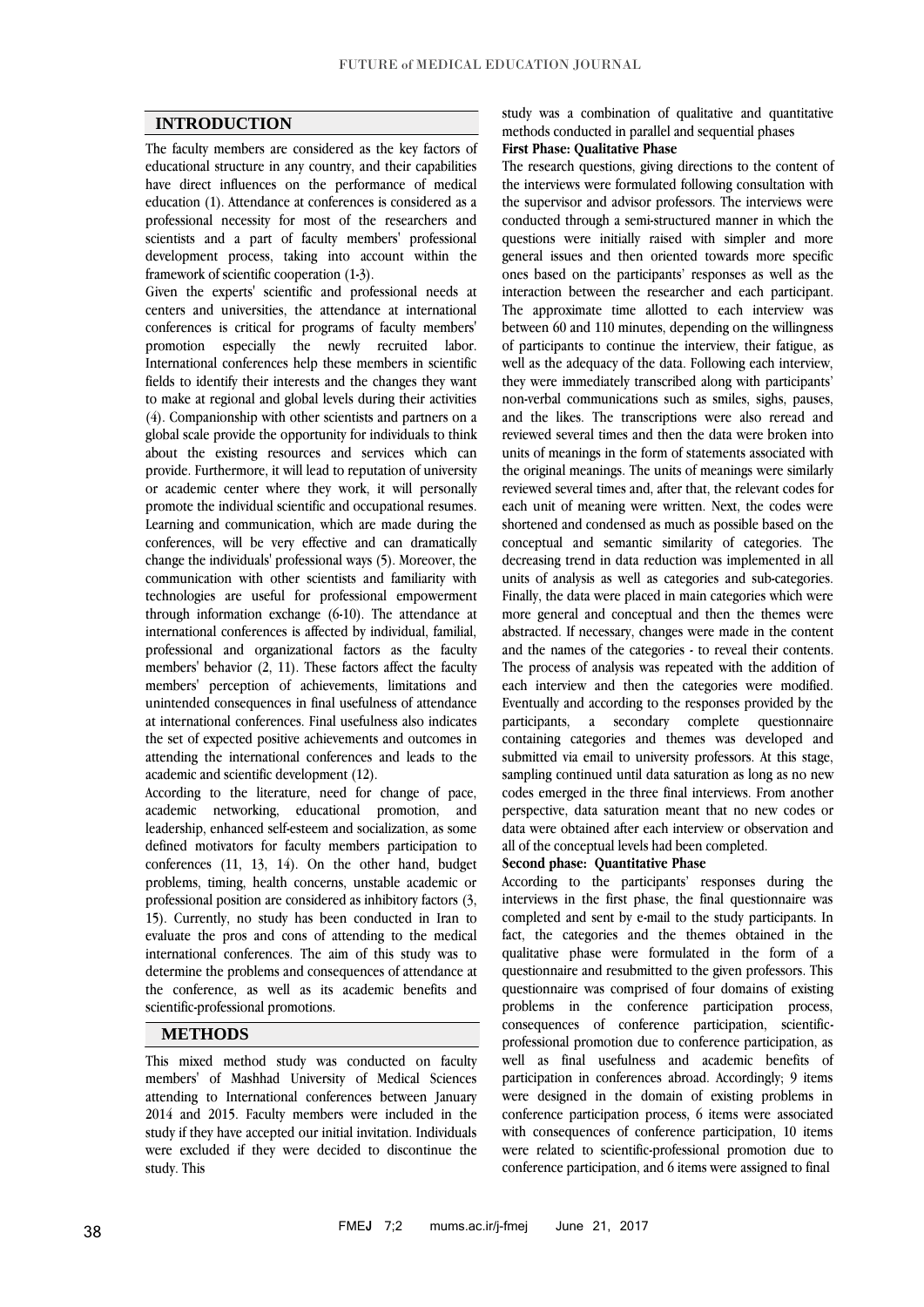usefulness and academic benefits of participation in conferences overseas. One open-ended item was also included in each domain upon which the participants could explain each one if they were willing to do so. The questionnaire was studied in terms of face and content validity before sending. Reliability of questionnaire was also approved by Cronbach's alpha coefficient in 30 completed questionnaires. In this phase, members were selected by a purposive sampling method.

#### **Statistical Analysis**

In order to analyze the qualitative data, thematic content analysis method was used. The four main stages of thematic content analysis were conducted with some adjustments to find the best master codes. First, the initial level coding process was started after reading the texts for several times through identifying and highlighting sentences and paragraphs in the unit of analysis. Then, a master code was assigned to each unit of analysis and the sub-codes were extracted. In the second encoding stage, master codes with the same meanings were grouped to form up the constructs. After classification; the constructs were put together in the form of a meaningful conceptual model, the relationship between the categories was identified, and the themes emerged. To determine the validity of the themes drawn out, the return process and the review of the collection of separate data were performed to extract the sources of supporting evidence. The qualitative data were also described following encoding the interviews. Finally, a

questionnaire was developed using the codes and submitted to the given professors. Following the collection of data and their entry into a computer with the help of the SPSS Software; mean, standard deviation, and coefficient of variation were employed for characterization and prioritization of the goals for participation in international conferences.

### **Ethical Considerations**

All of the participants in the given project signed informed consent forms and the researcher was obliged to keep all the

data confidential and also publish the research findings anonymously and only with the permission of the Office of Vice Chancellor for Research. In order to observe the ethical considerations during the interviews, the participants were addressed by their chosen nickname. In addition, the purpose of using the tape recorder was explained to them. The participants' permit was also obtained to record their talks and they were ensured regarding the confidentiality of their data during the present study. Furthermore, the right to withdraw from the study at any time was also given to the participants.

## **RESULTS**

The studied was conducted on 47 faculty members (33 male/ 14 female) of Mashhad University of Medical Sciences on the first phase and 30 of them in the second phase. Thirty-five (74.4%) were clinical sciences faculty members while the remaining 25.6% were from the basic science groups. Most of the members had an associated professor degree (46.8%), 36.1% were assistant professor, and 17.1% were professors.

| Table 1. Classes of themes in attendance at international conferences  |                                                                                                                                                                                                                                                                                                                                                                                                                                                                                                  |
|------------------------------------------------------------------------|--------------------------------------------------------------------------------------------------------------------------------------------------------------------------------------------------------------------------------------------------------------------------------------------------------------------------------------------------------------------------------------------------------------------------------------------------------------------------------------------------|
| <b>Theme</b>                                                           | <b>Classes</b>                                                                                                                                                                                                                                                                                                                                                                                                                                                                                   |
| Problems in attendance at conference                                   | Attendance criteria<br>Administrative procedures<br>Funding and allocation<br>Visa application process<br>Political restrictions and sanctions<br>Cost-effectiveness<br>Money spending<br>Role of congress in identifying the Iranian physicians<br>Scientific levels of conferences                                                                                                                                                                                                             |
| Consequences of attendance at conference                               | Missing job promotions and benefits<br>Livelihood examples<br>Transport and accommodation<br>Fluency in foreign language and understanding the lecture<br>Communication with foreign physicians<br>Fluency in foreign language to give presentation at conference                                                                                                                                                                                                                                |
| Scientific-professional promotions due to<br>attendance at conferences | Familiarity with new topics and ideas<br>Language improvements<br>Professional skills improvements<br>Familiarity with new ways of teaching<br>Academic position promotion<br>Acquisition of scientific reputation<br>Ability to conduct more articles (ISI and PubMed Indexed)<br>Ability to build more research projects in with international institutes<br>Ability to communicate with the world famous professors<br>Ability to grasp research opportunity (due to new scientific networks) |
| Final (ultimate) usefulness and academic benefits                      | Efficiency<br>Implementing the new treatment methods                                                                                                                                                                                                                                                                                                                                                                                                                                             |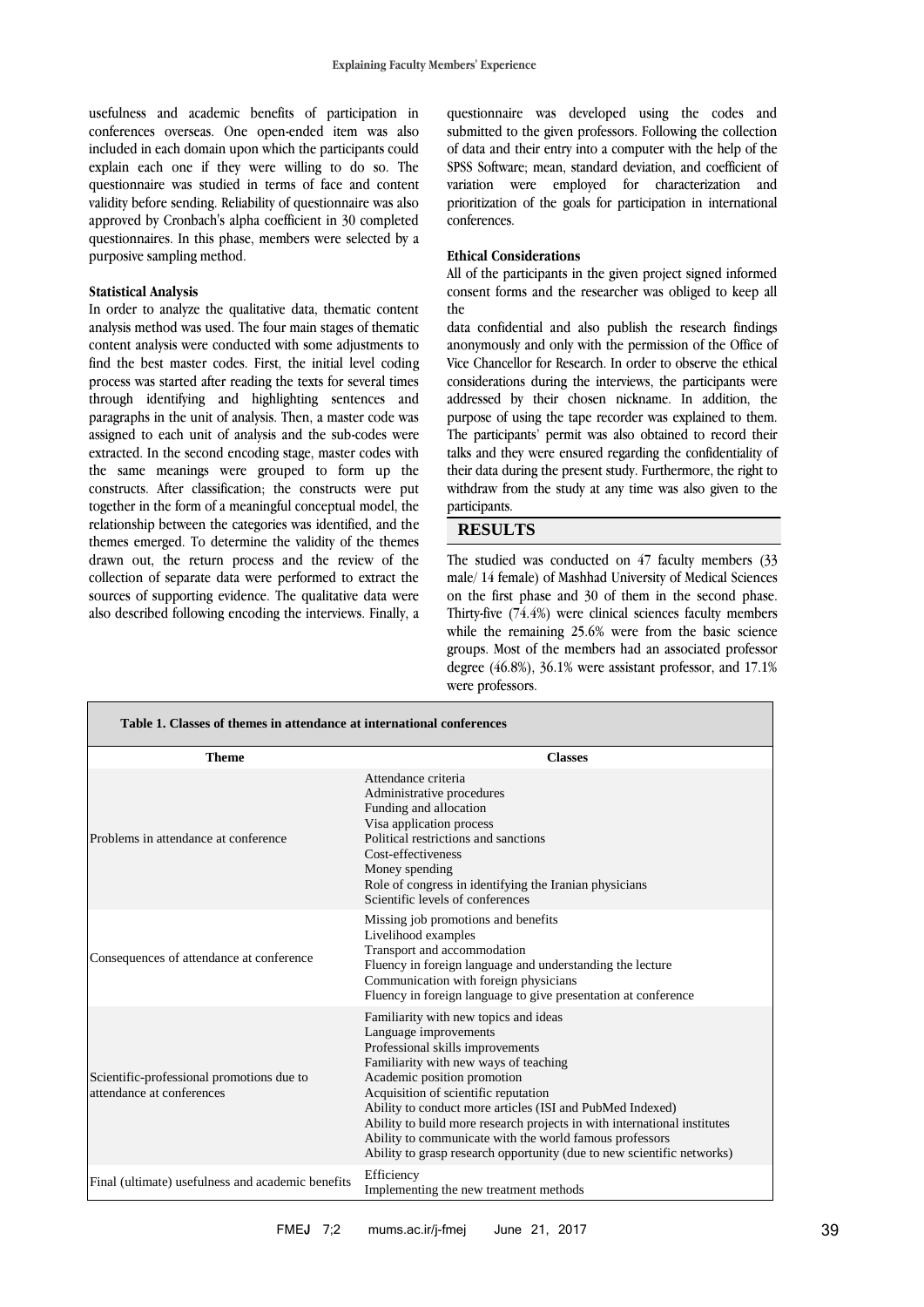All the participants have attended to the international conferences at least for two times, having published articles in PubMed and ISI (International Scientific Indexing) indexed journals. According to results, despite the fact that a large percentage of people thought that the attendance at the conference was effective to get new research ideas, they thought that too much spending was needed and its impact on job promotion was negligible. Based on the results of the first phase, four main themes are important in the attendance process: problems in the process of attendance and consequences; the scientific and professional promotion due to the attendance; and final usefulness of academic benefits each which were classified into classes and subclasses (Table 1).

According to the results of the second phase, the low exchange allocation is put in the first place in group of problems; and the communication with foreign physicians is among the main results in group in attendance at the conference (Figure 1  $\&$  2). It seems that the scientificprofessional promotion of communication with famous professors is among the valuable indices (Figure 3).

# **DISCUSSION**

The prevailing view among the faculty members at Mashhad University of Medical Sciences was that the main problems in the way of participating in conferences abroad were associated with the allocation of foreign exchange as well as

political restrictions and those related to sanctions and credits (100%). In fact, some university professors believed that the major problems caused by economic issues were related to the devaluation of the Rial against foreign currencies as well as lack of financial transfer because the fields of study associated with medical sciences were not inherently subjected to sanction rules. From another perspective and through dividing the problems into domestic and international ones, most of the university professors who had passed such courses had reported domestic issues, including criteria and rules for allocation, speed and stability of official proceedings, as well as allocation of foreign exchange and sufficient credits as their shared problems.

On the other hand, the bulk of the participants evaluated the three categories examined regarding the cross-border issues of the role of conferences to introduce the levels of Iranian physicians to the world, visa application and admission, and political restrictions positively and assumed that visa application and admission procedure and international sanctions could create alarming limits in the process of participation in conferences overseas.

The given problems were similar to those listed by Zarei (16) associated with sabbatical programs. Dove [\(17\)](#page-5-11) also mentioned financing as the most important challenge to empowering programs for university professors especially within sabbatical opportunities. Besides, Ahmadi [\(18\)](#page-5-12)



**Figure 1. Problems of attendance at international conferences for faculty members at Mashhad University of Medical Sciences**

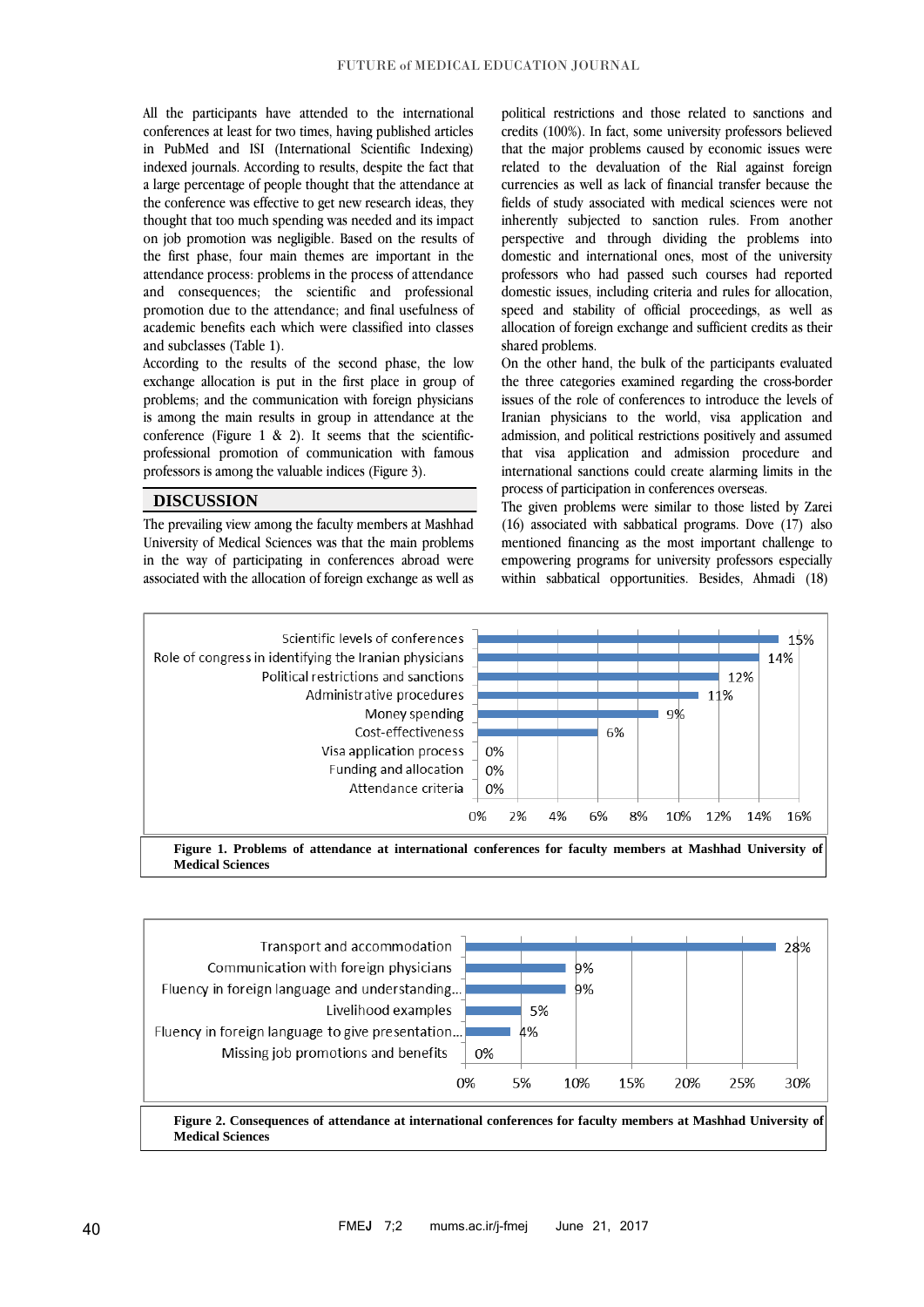



outlined the problems facing the implementation of the empowerment program for university professors in Iran as establishment of balance between individual needs and organizational ones, method selection and its proper implementation, limited resources, lack of managerial or organizational supports, resistance to changes, absence of follow-up activities, non-participation of faculty members in decision-making meetings, loss of a systemic planning and definite approach in connection with empowering programs for university professors, existence of parallel and fragmented structures in activities related to empowering professors, as well as unstable management in the decisionmaking process.

Considering the consequences associated with participation in conferences and according to the results obtained in this study, the most significant concerns among faculty members at Mashhad University of Medical Sciences during such conferences was their livelihood (31%). In this respect, most experts believed that participation in international conferences did not have any adverse effects on the loss of current employment benefits for an individual and an institution (18,7,1). In this regard, over 90% of participants reported a considerable level of satisfaction in cases such as accommodations, transportation from hotels to conference venues, language proficiency to deliver and understand speeches, and ability to communicate with other foreign partners during these conferences. Given the negative consequences of participation in empowerment programs for university professors, Zarei (16) listed loss of professional status and current interests as the main concerns among professors participating in sabbatical programs.

Likewise, participation in international conferences can have numerous professional and scientific purposes which in turn lead to the promotion of the professors in academic, national, and international levels (2, 7, and 10). The findings of this study in the area of professional and scientific promotions resulting from participation in conferences abroad from the perspective of faculty members at Mashhad University of Medical Sciences indicated that such programs were effective steps in terms of achieving scientific, educational, skills-based, and communicative goals and they

could also promote university professors in the given domains by 89%. Clearly; empowerment of university professors in each scientific, educational, communicative, and skills-based domain can also have positive consequences for the promotion of the professional status of university professors at different academic, domestic, and international levels. The results of this study similarly confirmed the fact that participating in international conferences with the values of 69% (in a range of group or university) and 65% (in an international range) could have a favorable (excellent, good, or moderate) impact on the promotion of status and reputation of university professors at different scientific levels. Furthermore, Borg (19) summarized the benefits from participating in conferences overseas into increased knowledge of using the techniques in practical applications, creating scientific communities with other professionals in the relevant fields, and improving professional confidence and motivation. In another study, Sima and Denton (20) defined the advantages and objectives of empowering professors such as sabbatical opportunities at the University of Illinois (Chicago, the United States) in the form of activities including learning new techniques, proposal of research projects, investigation, study, writing, curriculum, and presentation. In this regard, most participants argued that sabbatical opportunities had a significant impact on improving their skills and knowledge needed to carry out research. Writing scientific texts and studying areas of interest were also placed on the second and the third ranks by a wide margin, respectively. They also suggested that all these activities except writing were dependent on the location of sabbatical programs (20). In other words, working in a group together with other international partners or even domestic ones, but from another state could significantly help in achieving the "frontiers of knowledge" in the research or proposal development activities. Besides, Kang and Miller (21) showed that schools offering sabbatical opportunities and receiving reports from university professors during and after such programs could gain a higher rate of benefits. In this regard, receiving reports during sabbatical opportunities could build high understanding about its goals among university professors \_\_\_\_\_\_\_\_\_\_